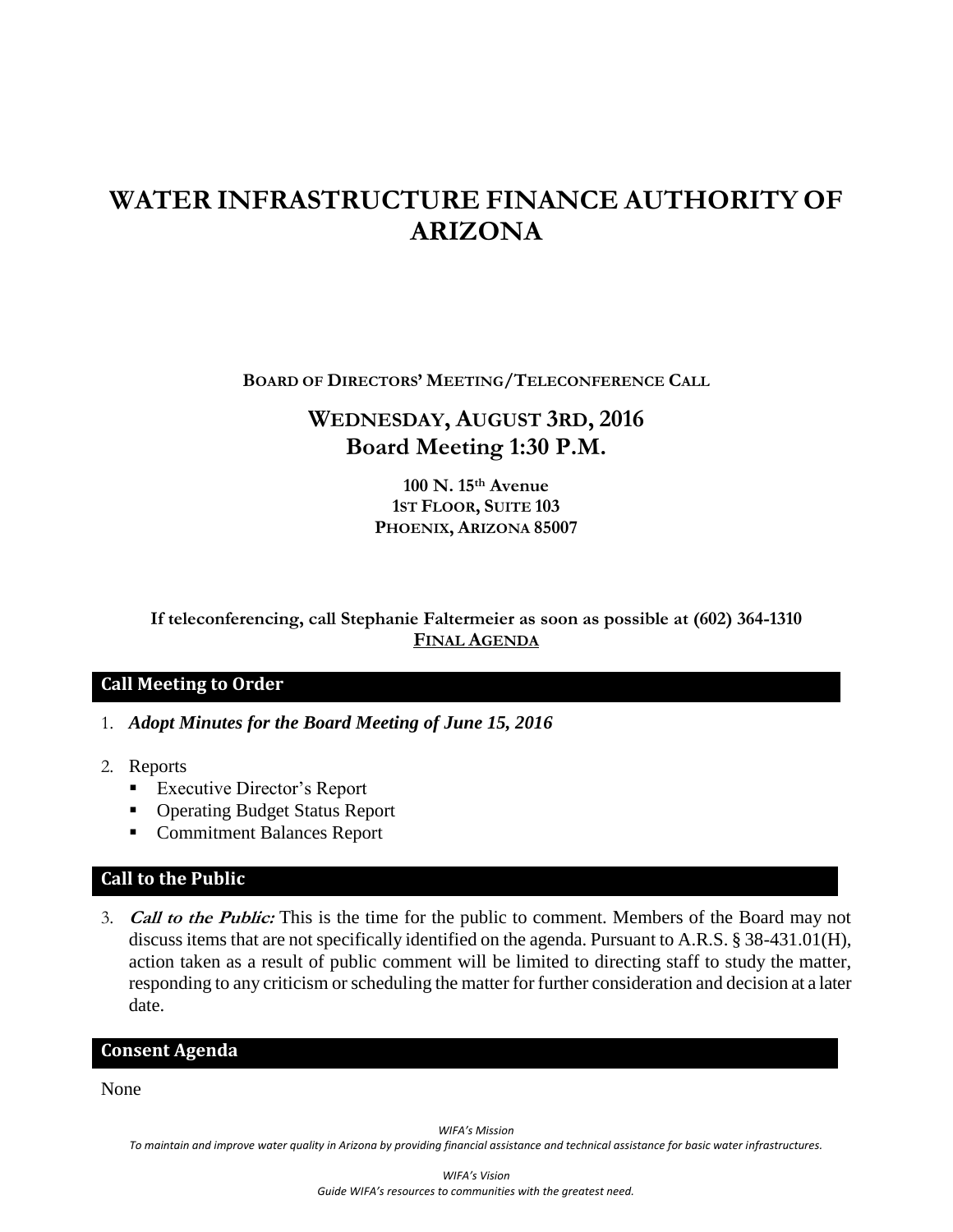#### **New Agenda Items for Consideration and Action**

4. *Adopt Revisions to CWRF Financial Assistance Project Priority List Funding Cycle 2017: Andrew Smith will lead the discussion*

CW PPL:

- Change: Town of Wickenburg (CW-002-2017) green project reserve eligibility removed
- Change: City of Prescott (CW-001-2017) green project reserve eligibility removed

CW FR:

- Add: City of Prescott (CW-001-2017)
- 5. *Adopt Revisions to DWRF Financial Assistance Project Priority List Funding Cycle 2017: Andrew Smith will lead the discussion*

DW PPL:

- Add: Q Mountain Mobile Home Park (DW-010-2017)
- Change: Golden Shores Water Company (DW-001-2017) amount reduced, rates increased
- 6. **Review, Discuss & Possible Action:** Approve Loan Resolution 2017-001 and Due Diligence SummaryCW-001-2017 – City of Prescott – CWRF – \$21,600,000.00 *– Andrew Smith will lead the discussion*
- 7. **Review,** *Discuss & Possible Action***:** City of Yuma Prepayment Request for Loan 920088-04 *Andrew Smith will lead the discussion*
- 8. **Adopt/Modify/Terminate Operating Policy:** Terminate Loan Origination Policy III.4 Smart Growth *– Andrew Smith will lead the discussion*
- 9. **Adopt/Modify/Terminate Operating Policy:** Adopt Updated Loan Origination Policy III.14 Land Acquisition Policy *– Andrew Smith will lead the discussion*
- 10. **Adopt/Modify/Terminate Operating Policy:** Adopt Updated Loan Origination Policy III.15 Prepayment of Contruction Loans *– Andrew Smith will lead the discussion*
- 11. **Adopt/Modify/Terminate Operating Policy:** Adopt Updated Fiscal & Loan Servicing Policy V.7 – Borrower Debt Service Reserve Earnings *– Andrew Smith will lead the discussion*

## **Update, Discussion or Presentation**

12. HB2666 Update – *Lorenzo Romero, Director and Laura Johnson, Budget & Project Manager from the Governor's Office of Strategic Planning & Budgeting will lead the discussion*

## **Meeting Conclusion & Adjournment**

*To maintain and improve water quality in Arizona by providing financial assistance and technical assistance for basic water infrastructures.*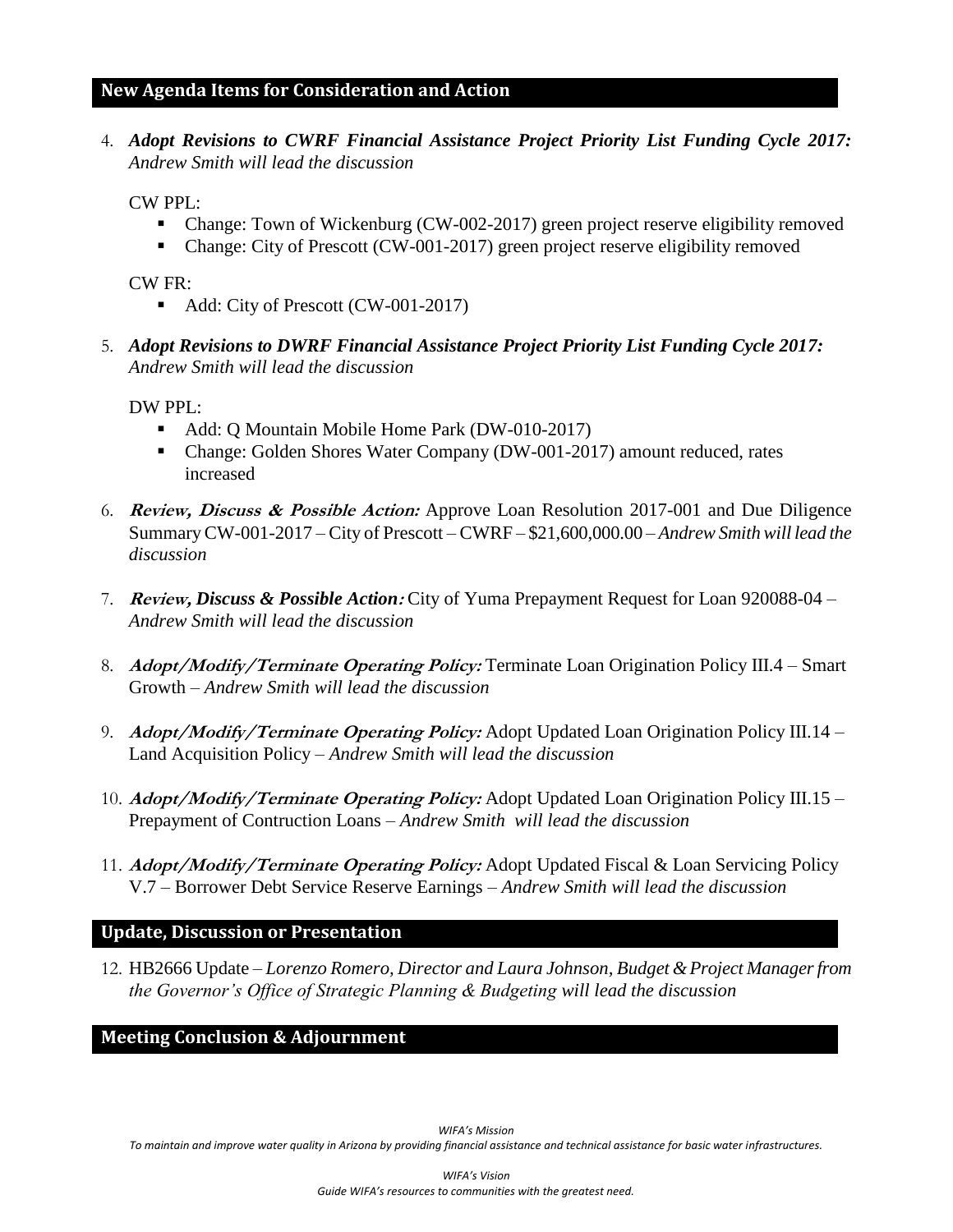**Arizona's Clean Water Revolving Fund<br>Project Priority List 2017 Funding Cycle** August 2016

| <b>PPL</b> |                                                  |            |                   |                                                               | Project | <b>Amount Requested</b> |         |  |
|------------|--------------------------------------------------|------------|-------------------|---------------------------------------------------------------|---------|-------------------------|---------|--|
|            | Rank   Applicant                                 | Population |                   | ounty Project Name                                            | Number  | Probable Green Amount   | Subsidy |  |
|            |                                                  |            |                   | Wastewater System Centralization Project                      |         |                         |         |  |
|            | Prescott, City of                                | 35,752     | Yavapai   Phase 1 |                                                               | 0012017 | \$21,600,000.00         | 80%     |  |
|            | <sup>1</sup> Tri-city Regional Sanitary District | 4,014      | ო<br>შ            | <b>Tri-City Regional Sanitary District</b>                    | 0032017 | \$6,928,400.00          | 70%     |  |
|            |                                                  |            |                   |                                                               |         |                         |         |  |
|            |                                                  |            |                   | Mariposa Drive and Kerkes/Hassayampa                          |         |                         |         |  |
|            | <sup>14</sup> Wickenburg, Town of                | 6,363      |                   | Maricopa   School Stormwater Drainage Improvements   002 2017 |         | \$1,000,000.00          | 85%     |  |
| Total:     |                                                  |            |                   |                                                               |         | \$29,528,400.00         |         |  |
|            |                                                  |            |                   |                                                               |         |                         |         |  |

Legend:

<sup>1</sup> Eligible for disadvantaged community designation

<sup>2</sup> New project on PPL

<sup>3</sup> Eligible for Green Project Reserve

<sup>4</sup> Board approved; subsidy locked in at time of board resolution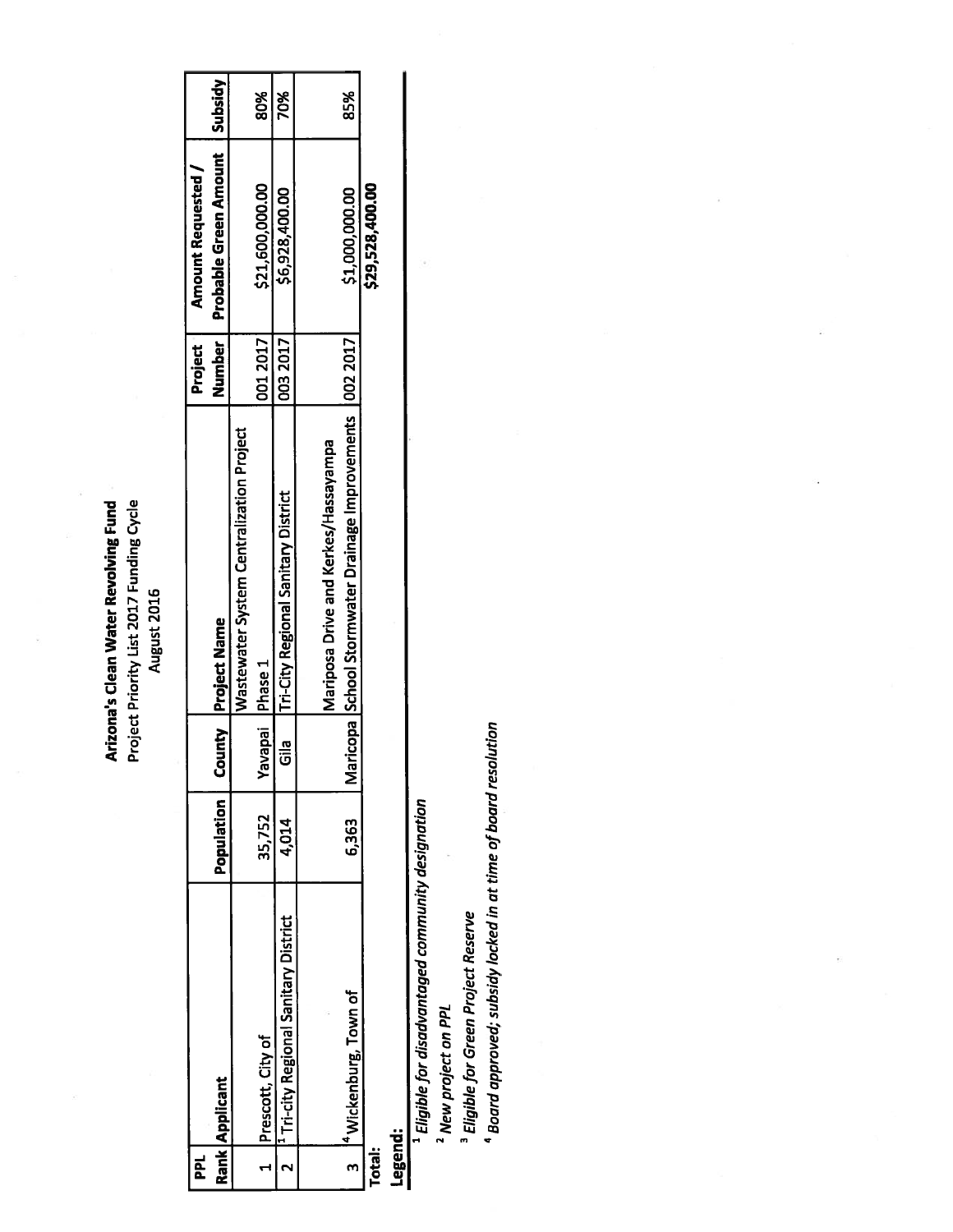**Arizona's Clean Water Revolving Fund<br>2017 Funding Cycle - Fundable Range<br>August 2016** 

| Fundable |     |                     |                     |                                         |         |                           |         |
|----------|-----|---------------------|---------------------|-----------------------------------------|---------|---------------------------|---------|
| Range    | PPL |                     |                     |                                         | Project | <b>Amount</b>             |         |
| Rank     |     | Rank Applicant      | ulation<br>n<br>Pop | County Project Name                     | Number  | Requested                 | Subsidy |
|          |     |                     |                     | <b>Wastewater System Centralization</b> |         |                           |         |
|          |     | Prescott, City of   | ,752<br>ဣ           | Yavapai Project Phase 1                 |         |                           | 80%     |
|          |     |                     |                     | Mariposa Drive and                      |         |                           |         |
|          |     |                     |                     | Kerkes/Hassayampa School Stormwater     |         |                           |         |
|          |     | Wickenburg, Town of | 363<br>30           | Maricopa   Drainage Improvements        |         | 002 2017   \$1,000,000.00 | 85%     |
|          |     |                     |                     |                                         |         |                           |         |

Total:

\$22,600,000.00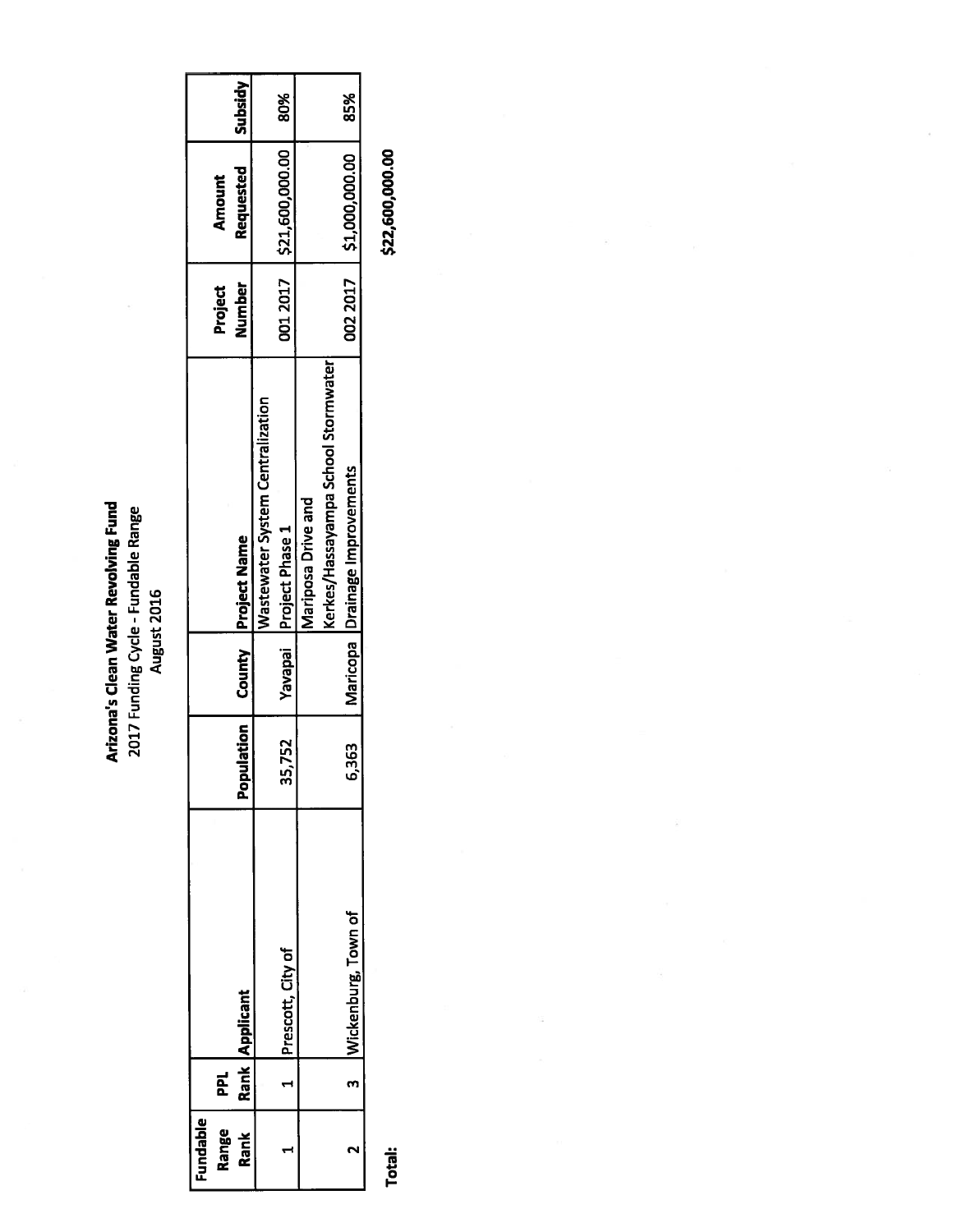Arizona's Drinking Water Revolving Fund Project Priority List 2017 Funding Cycle August 2016

| 힏            |                                               |            |                  |                                          | Project  | <b>Amount Requested</b>                |         |
|--------------|-----------------------------------------------|------------|------------------|------------------------------------------|----------|----------------------------------------|---------|
|              | Rank   Applicant                              | Population | Mun<br>රි        | Project Name                             | Number   | Probable Green Amount                  | Subsidy |
|              | Tierra Buena Water Company Inc.               | 320        |                  | Maricopa   Arsenic Remediation Project 3 | 008 2017 | \$656,662.00                           | 80%     |
|              | 1,3 Ponderosa Park Domestic Water             | 800        | Yavapai          | Smart Meter Installation                 |          | 003 2017   \$116,000.00 / \$116,000.00 | 80%     |
|              |                                               |            |                  | Meter and Valve Replacement & Backup     |          |                                        |         |
| m            | <sup>1,3</sup> Golden Shores Water Company    | 3,100      | Mohave           | Generator                                |          | 001 2017 \$514,699.50 / \$378,459.40   | 80%     |
| 4            | Lyn-Lee Water Company                         | g          | Pima             | <b>Water Storage</b>                     | 009 2017 | \$40,000.00                            | 85%     |
|              |                                               |            |                  | Arizona Windsong Water System            |          |                                        |         |
| in,          | <sup>1</sup> Navajo Tribal Utility Authority  | 1,747      | ache<br>දි       | Infrastructure Improvements              | 0052017  | \$1,797,200.00                         | 75%     |
|              |                                               |            |                  | Q Mountain Vista Water Pipeline          |          |                                        |         |
| $\bullet$    | <sup>1,2</sup> Q Mountain Mobile Home Park    | <b>QD</b>  | 1Paz<br><u>ო</u> | Replacement and Upgrade                  | 010 2017 | \$1,600,000.00                         | 80%     |
|              |                                               |            |                  |                                          |          |                                        |         |
|              | <sup>1</sup> Ash Fork Development Association |            |                  |                                          |          |                                        |         |
|              | Inc. dba: Ash Fork Water Service              | 2,150      | Yavapai          | Arsenic Treatment AF #2                  | 0072017  | \$150,000.00                           | 75%     |
|              | <sup>1</sup> Montezuma Rimrock Water Company  |            |                  |                                          |          |                                        |         |
| œ            | با                                            | 450        | Yavapai          | Storage Tank Replacement                 | 0022017  | \$108,000.00                           | 80%     |
| ō            | <sup>1</sup> Eagletail Water Company, LLC     | 96         |                  | Maricopa Storage Tank Replacement        | 006 2017 | \$174,450.00                           | 80%     |
| $\mathbf{a}$ | Peoria, City of                               | 162,000    |                  | Maricopa Pyramid Peak WTP Expansion      | 004 2017 | \$47,860,000.00                        | 90%     |
| Total:       |                                               |            |                  |                                          |          | \$53,017,011.50                        |         |

Legend:

<sup>1</sup> Eligible for disadvantaged community designation

<sup>2</sup> New project on PPL

<sup>3</sup> Eligible for Green Project Reserve

<sup>4</sup> Board approved; subsidy locked in at time of board resolution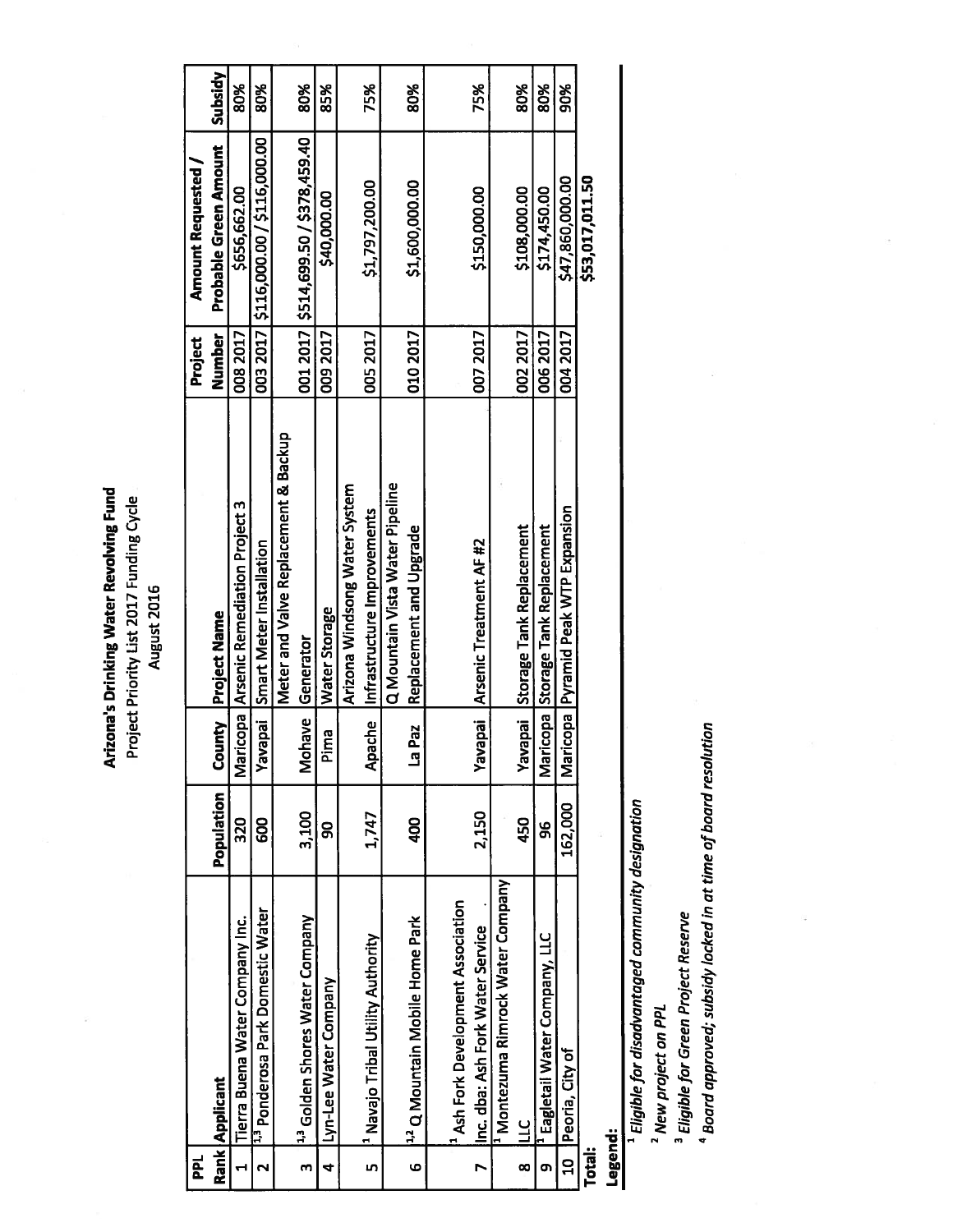August 2016 Drinking Water Project Priority List Additions

| Applicant: Q Mountain Mobile Home Park                           |                                                                                                                                                                                                                                                                                                                                                                     |                               |
|------------------------------------------------------------------|---------------------------------------------------------------------------------------------------------------------------------------------------------------------------------------------------------------------------------------------------------------------------------------------------------------------------------------------------------------------|-------------------------------|
| Project: Q Mountain Vista Water Pipeline Replacement and Upgrade |                                                                                                                                                                                                                                                                                                                                                                     |                               |
| Project Number: DW-010-2017                                      | County: La Paz                                                                                                                                                                                                                                                                                                                                                      | Amount Requested: \$1,600,000 |
| Q Mountain Mobile Home Park experiences                          | eplacement. This project will replace the distribution system, service lines, meters and isolation valves. An inactive well will be rehabilitated to<br>water loss estimated at more than 35%. The water pipelines are poorly designed and in need of<br>provide a backup water source along with a new storage and hydropneumatic tank, and a new booster station. |                               |